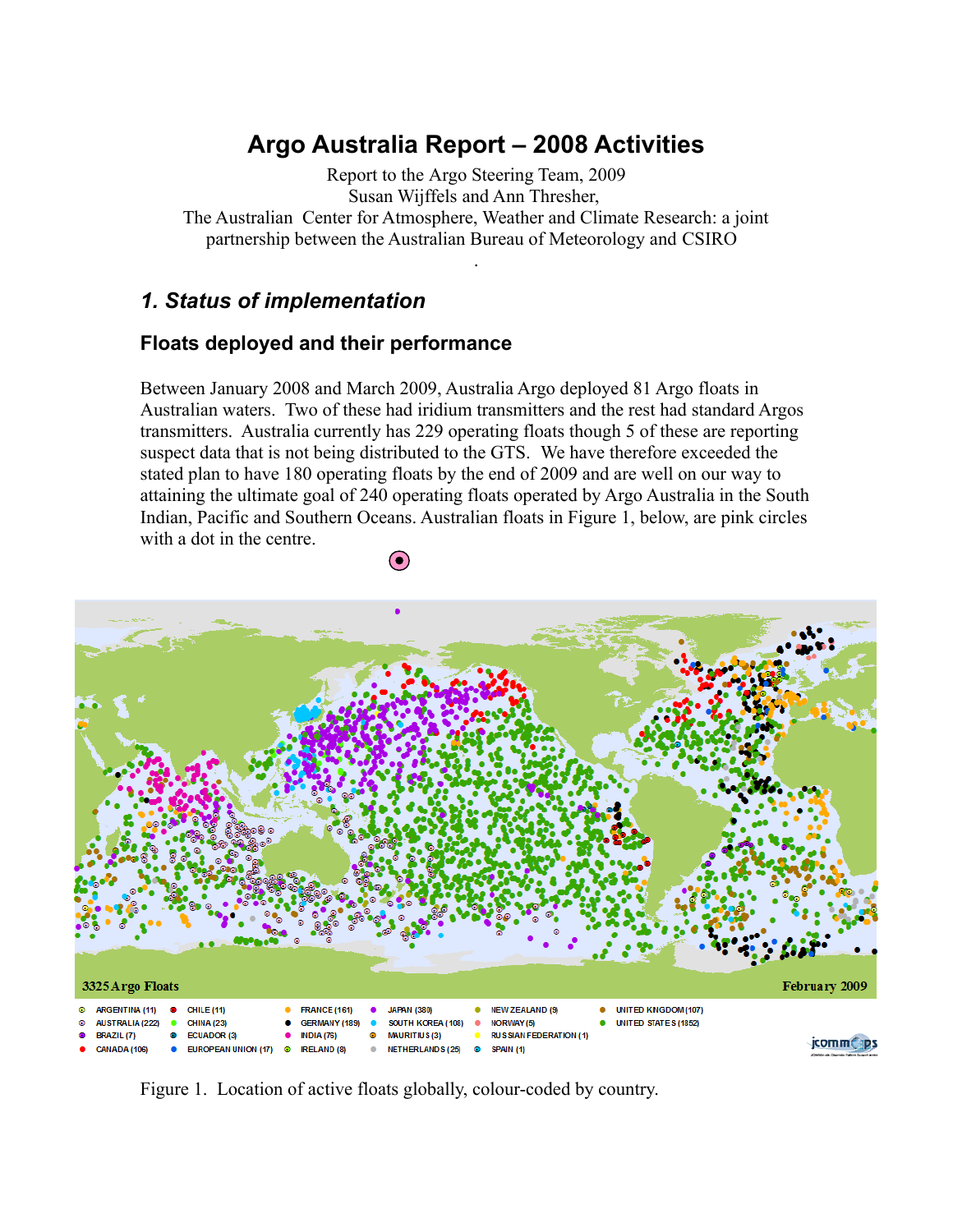Webb Research Corporation has been sold to Teledyne and is now operating as Teledyne Webb Research. Operations continue as before and personnel have not changed. This stability is reassuring.

APEX performance in the Australian array has been excellent – we now have 14 floats that have operated for more than 6 years profiling to 2000db. These floats all have mixed alkaline/lithium battery packs encouraging us to hope that floats with full lithium packs will last even longer. Only 4 floats of that cohort have failed.



Figure 2: Temperature profiles from one of our first cohort of APEX installed with mixed alkaline-lithium battery packs, demonstrating continuous profiling to 2000db at low latitudes for over 6 years.

Following on from our experience with a bad batch of floats last year, all of that group have now failed to report after extremely rapid battery drain caused by a programming error. We have received 2 floats in compensation from the manufacturer.

Both iridium floats deployed are operating well – it is too early to assess any reliability or longevity difference between these and the Service Argos Floats.

A float that was picked up (unbeknown to us) in 2004 has been returned to CSIRO after spending the intervening years in a shed. This float also appeared to have a severe fault – it had failed to report after deployment and apparently drifted at the surface until washing up on King Island in Bass Strait, where it was found. When examined, it was clear that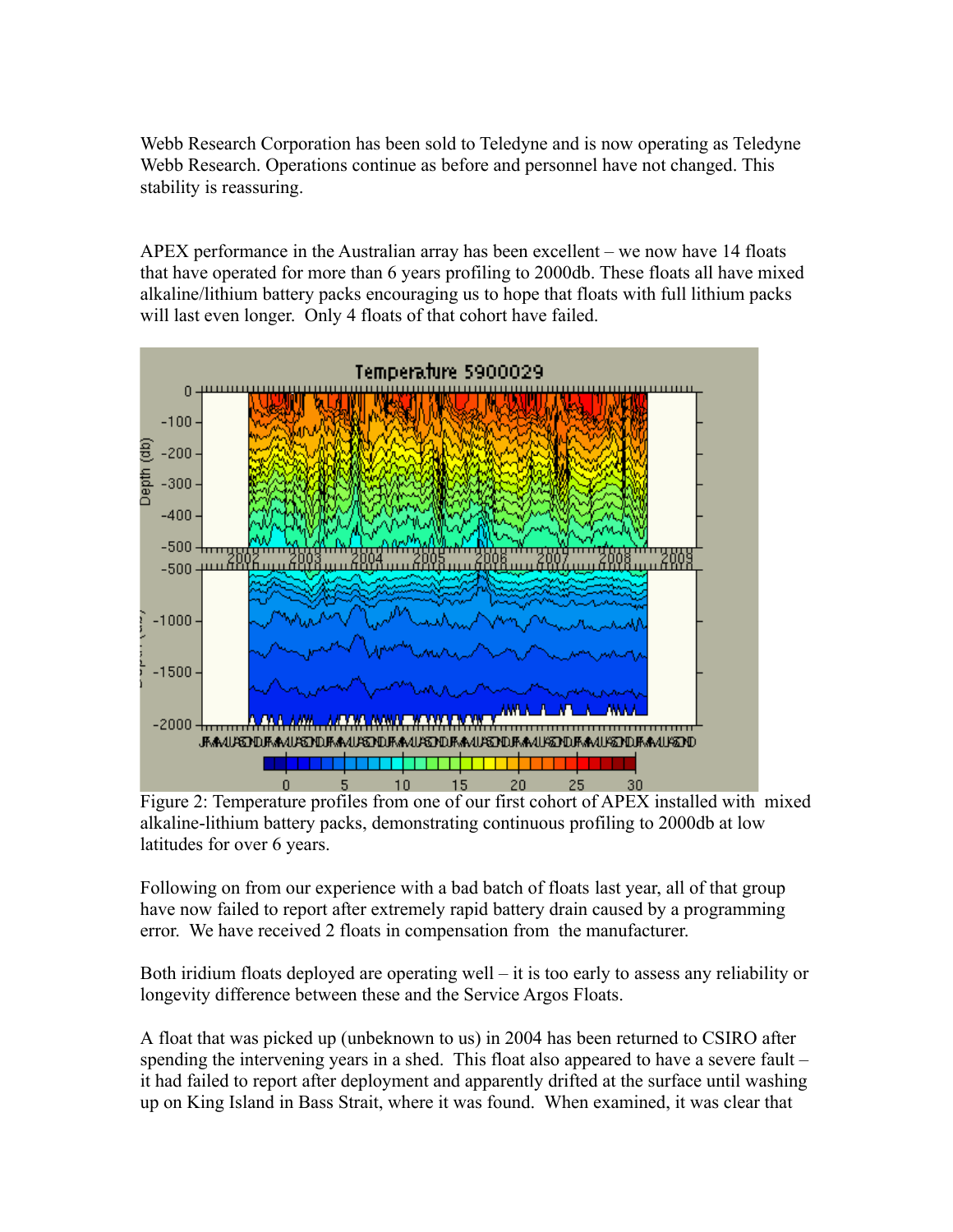the batteries were completely drained and the memory had been cleared. We are taking an in-depth look at this float and will eventually return the board to Webb Research for their input. It appears there was a catastrophic failure between the first profile and the test messages (which all were normal). Not even the Argos ID survived in memory so the float couldn't report. This was one of another batch of questionable floats. One other float from this group also disappeared immediately after deployment and we suspect a similar failure. Though this software/hardware version is no longer in production, it might well tell us something about failure modes and how to prevent it in future.

### **Status of contributions to Argo data management:**

The technical file naming scheme designed by Vito Dirita and presented at ADMT-9 by Ann Thresher has been approved subject to the GDACs implementing file format checkers that can handle the new format files. The Argo community has been extensively consulted about names and a final set has been defined. The software already generates the new format files and they are ready to be delivered.

*Real time processing*: This year, the big challenge for RT development was to adapt and deliver the Australian ArgoRT software to our Indian counterparts at INCOIS. Their software currently doesn't provide enough metadata in the right format to allow proper processing. Many of their files were incomplete or in error. By implementing ArgoRT, they will become compliant and can generate all the required files. This has been a long job but a successful one – currently 85% of their floats are being processed using ArgoRT. The remaining 15% are either Provor floats which can not yet be decoded by the software or a few floats with some problems that will be sorted out as soon as possible.

*An Analysis of Pressure Errors in APEX floats in the global array:* An analysis of the APEX fleet data was carried out (by Paul Barker) to identify profiles at the GDAC which were not corrected for reported drifts of surface pressure and also to identify those APEX floats which may have a negative drifting pressure sensor (but are uncorrectable due to truncation of surface reports). Diagnostic plots, float cohort lists and suggested actions were made available for DACs via ADMT-9 and the web. Currently DACs are working toward correcting these biases in floats with positive drifting sensors, which is an urgent issue. DACs need to also identify floats with possibly negative drifting sensors so that a list can be maintained at the GDACs for exclusion in certain global calculations (such as ocean heat content). A pressure-corrected December 2008 version of the Argo data set will soon be made available by CSIRO, once documentation of the problem is completed.

#### **Status of delayed mode quality control process**

There are 20086 CSIRO profiles in total at the GDAC. Of these, 11467 are real time R files of which 3444 are eligible for processing (Figure 3).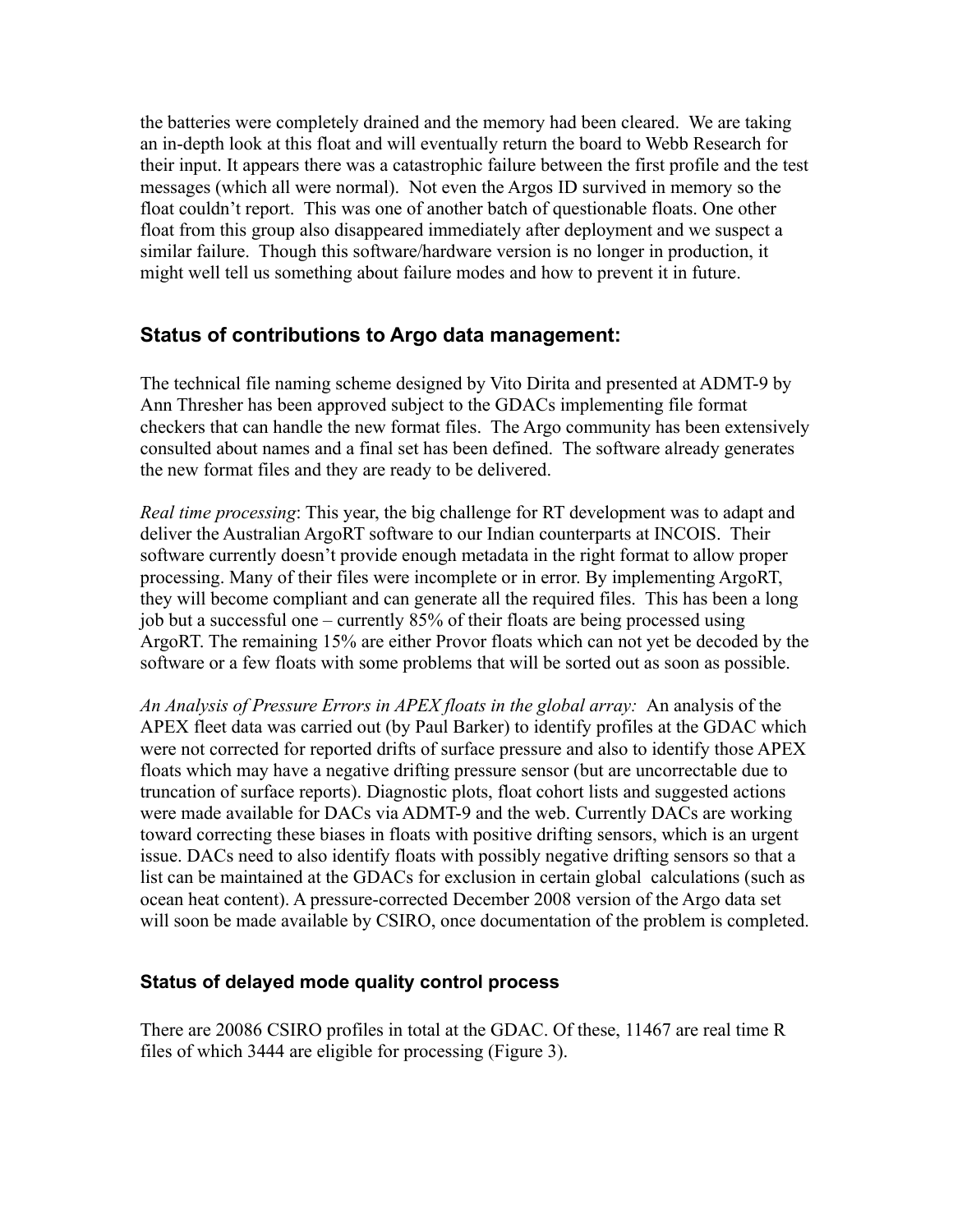

Figure 2. R files are real-time files, D files are delayed mode versions

CSIRO have currently processed 71% (8619) delayed mode files from a total of 12063 eligible files (i.e. those greater than 6 months old) (Figure 4).



Figure 3. D and R are defined as for figure 2.

#### **Reference Data**

We have developed an in-house software tool which uses nearby Argo data to help assess salinity drift in the delayed mode assessment. This tool is extremely useful in making decisions on salinity drift in historically data sparse regions such as the Coral Sea and the Southern Ocean and is now used routinely to assess drift for all Australian floats.

During 2009 we will implement OW and replace WJO in the delayed mode data processing stream. The intent is to include the new Argo CTD reference data set and the Argo profile reference data set when we make this transition.

#### **Resource/manpower**

We currently have 1.5 people dedicated to DMQC. In the past year we have had a change of personnel in our Argo programming position and therefore, during the transition there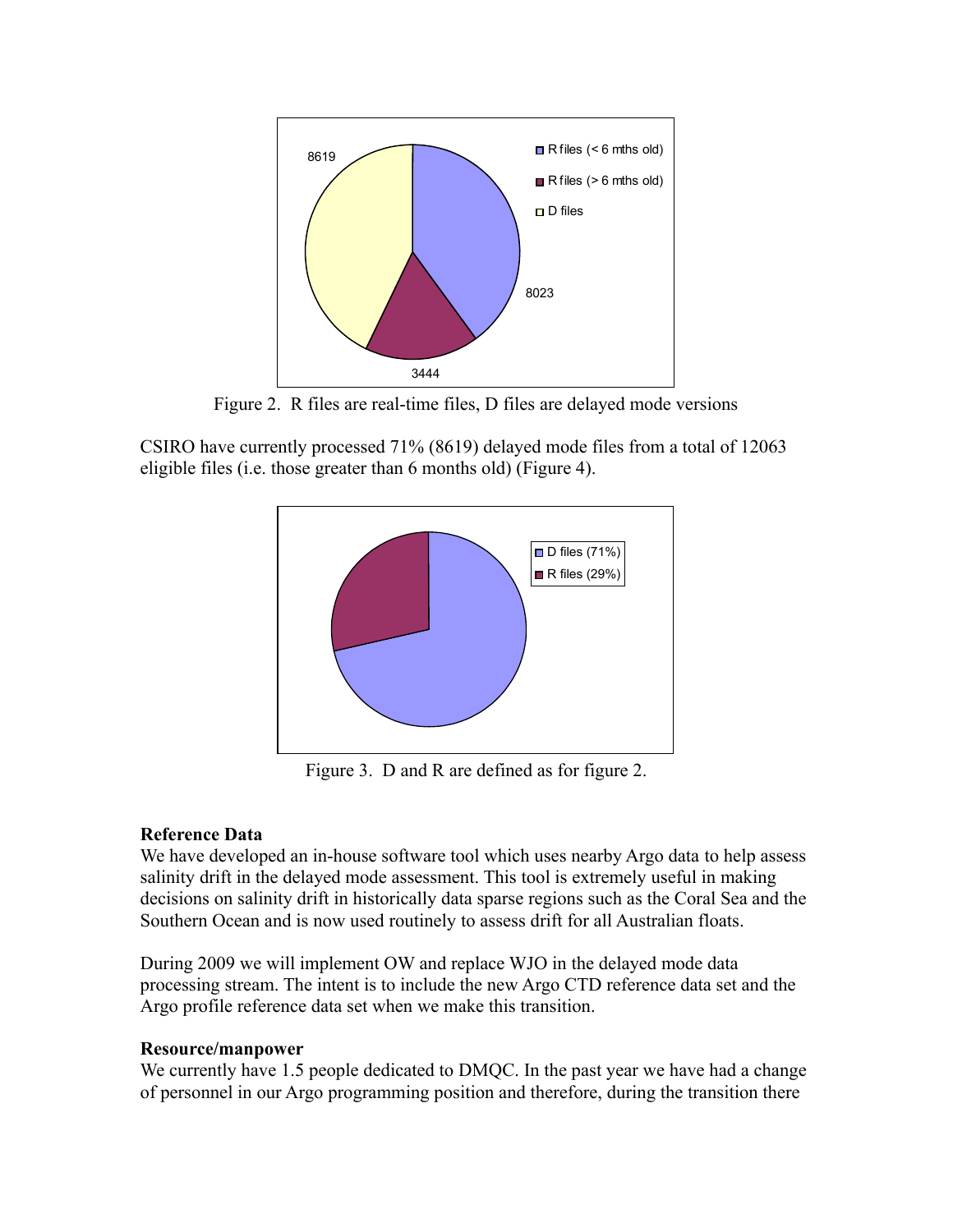has been a delay in processing the backlog of profiles. Jeff Dunn was brought on board in late 2008 as the new DMQC programmer in order to streamline the delayed mode quality control process. His role involves rewriting and cleaning up existing code, writing and testing new software, website development, documentation and developing gridded Argo products. We expect that by July we will have our new DMQC processing system set-up and our backlog of profiles dealt with.

#### **Documentation**

A considerable effort has gone into creating html documentation for each float. This is one third complete and these documents will be made available online to the Argo community as soon as the entire dataset is complete (most likely by June). An html template has been created which produces a single html file for each float containing all the relevant DMQC plots and including basic float specifications and a summary of overall data quality.

### **Outreach activities**

We are also creating and hosting a website to promote Argo to data users, the scientific community and the general public. There will be examples of Argo data, a "latest news" section with recent deployments and features including the new Iridium floats etc.

## *2. Present level of and future prospects for national funding for Argo*

Over the past two years, Argo Australia has been part of the the Australian Government initiative: an Australian Integrated Marine Observing System (IMOS) for research infrastructure funded under the National Collaborative Research Infrastructure Initiative. Through IMOS, and if levels of support from our participating partners remains steady, Argo Australia will be funded at a 50-60 float/year level for  $\overline{4}$  years to maintain an array of around 220-240 Argo floats. However, substantial resources are contributed by CSIRO and the Australian Department of Climate Change via the Australian Climate Change Science Program (ACCSP), which has an uncertain future.

*Human resources:* Australian Argo requires approximately 100% of a engineer and 75% of a technician for float checkout and preparation, test development; 50% of a full-time operations officer for float shipping coordination and deployment training; delayed – mode data processing requires 150% fulltime data experts but we have been working on a large back-log and hope this level can be reduced as the processing becomes more routine.

# *3. Summary of deployment plans (level of commitment, areas of float deployment)*

Argo Australia currently has 66 floats either in the lab or on order. It is likely that we will order a further 40-50 before the end of the year, funded by IMOS and CSIRO. The map below (Figure 5) shows where deployment plans have been made for some of these, though 20 are still unallocated spatially and we will examine gaps before deciding where to put them.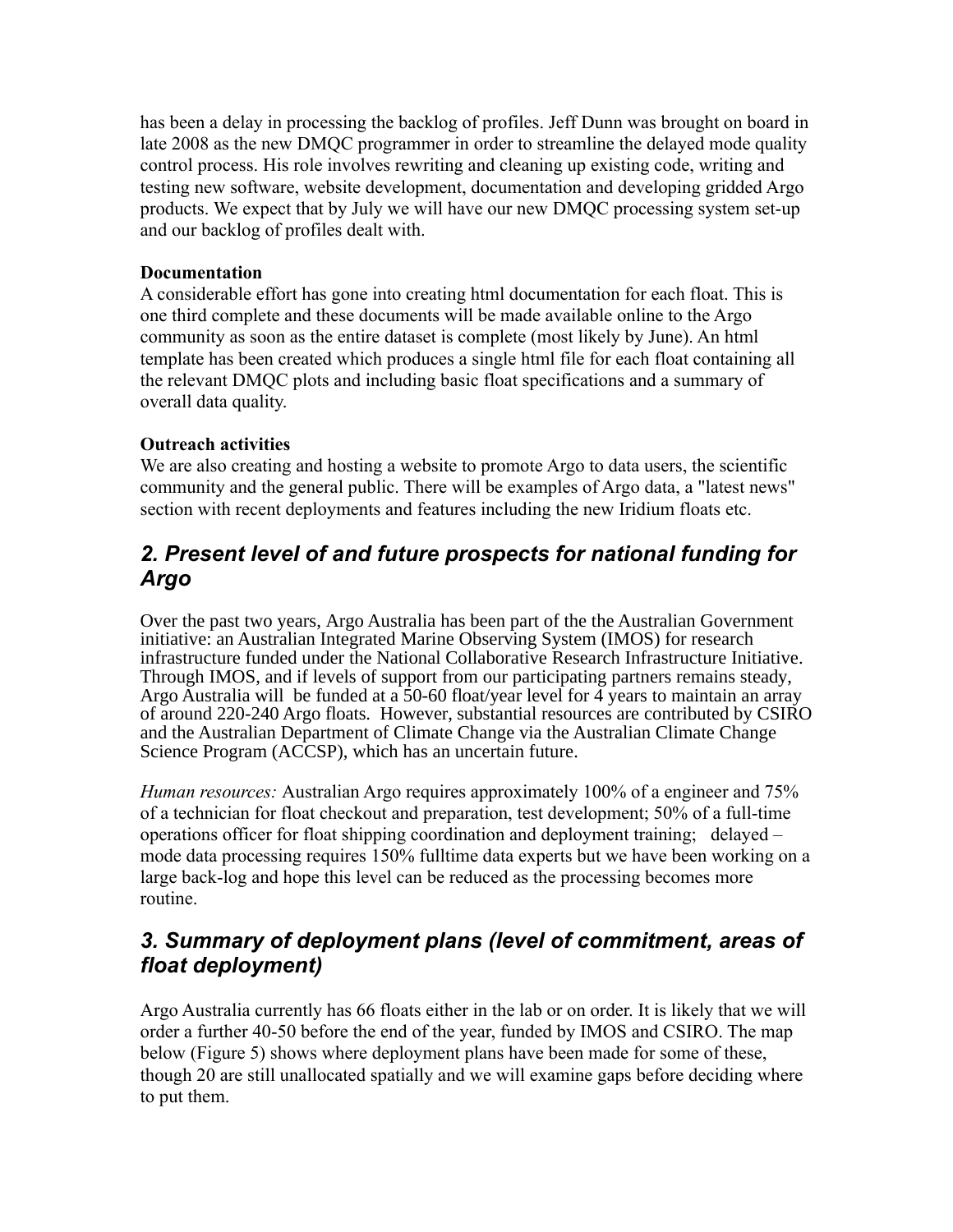

Figure 5. Locations of float deployments over the last year - green 'x'. Planned deployment locations of fiscal floats-on-hand or ordered- cyan 'x'.

### *4. Summary of national research and operational uses of Argo data as well as contributions to Argo Regional Centers.*

- Argo data are routinely used in the operational upper ocean analyses of Neville Smith at the Australian Bureau of Meteorology [\(http://www.bom.gov.au/bmrc/ocean/results/climocan.htm\)](http://www.bom.gov.au/bmrc/ocean/results/climocan.htm). These analyses are also used to initialize an experimental seasonal rain forecasting system.
- The dynamical seasonal forecasting system POAMMA heavily uses Argo data – Oscar Alves, Australian Bureau of Meteorology
- CSIRO Marine and Atmospheric Research, in collaboration with the Bureau of Meteorology Research Center, has developed an ocean model/data assimilation system for ocean forecasting and hindcasting. Argo data is the largest *in situ* data source for this system. Ocean forecasts and reanalysis products are now routinely published and are available via the Bureau of Meteorology website or the PI ( www.marine.csiro.au $\sim$ griffin) : David.Griffin@csiro.au
- Many students in the CSIRO/University of Tasmania graduate program are utilizing Argo data in their thesis studies. It's use is becoming widespread for studies of subduction in the Southern Ocean (Sloyan, Rintoul), generation of modern era climatologies (Ridgway and Dunn), ocean warming and its role in